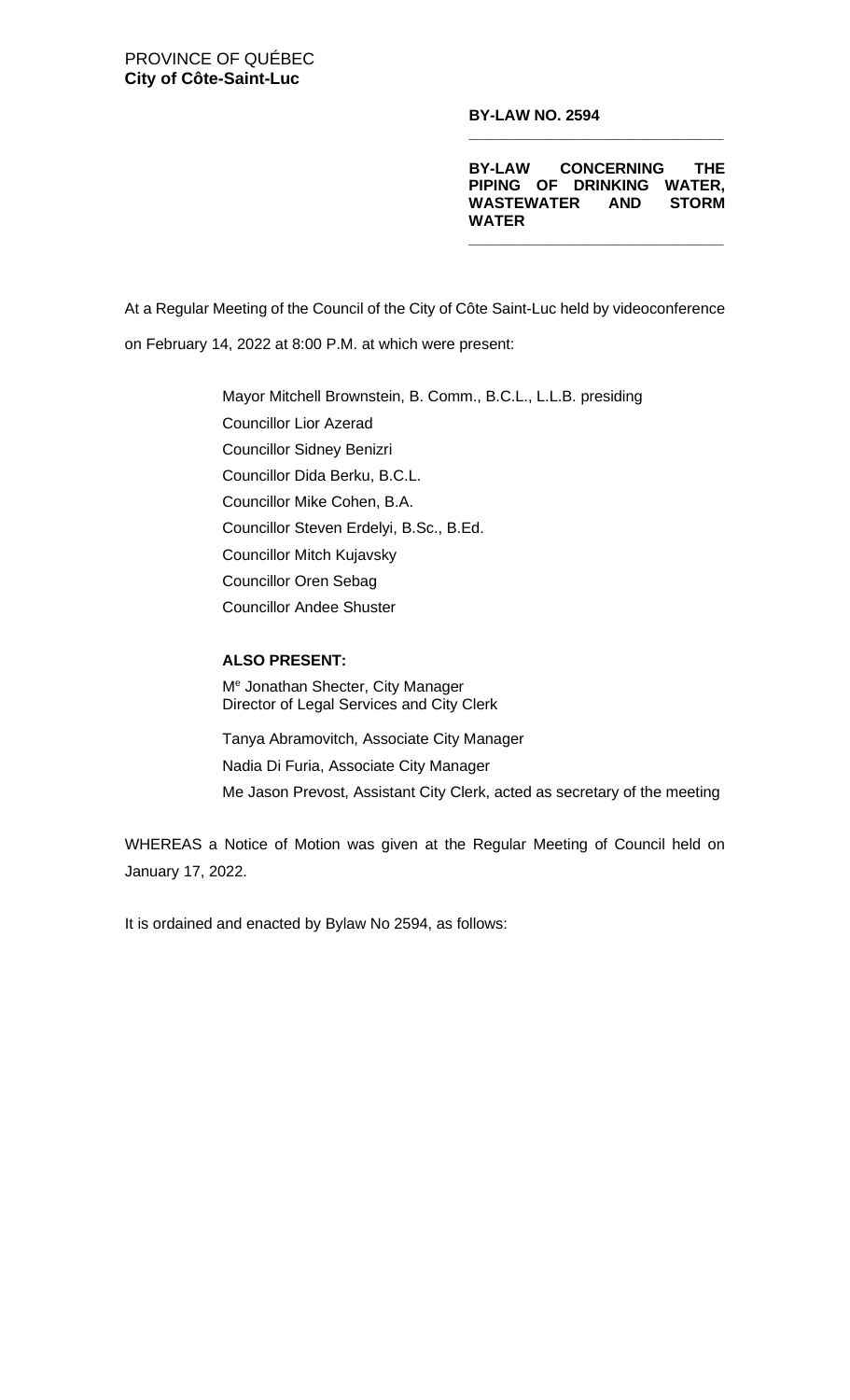| <b>CHAPTER I</b>                                                            |
|-----------------------------------------------------------------------------|
| <b>CHAPTER II</b>                                                           |
| <b>SECTION I</b>                                                            |
| <b>SECTION II</b>                                                           |
| <b>SECTION III</b>                                                          |
| <b>SUBSECTION 1</b>                                                         |
| <b>SUBSECTION 2</b>                                                         |
| <b>SUBSECTION 3</b>                                                         |
| <b>SECTION IV</b>                                                           |
| <b>SECTION V</b><br>REPLACEMENT AND DISJUNCTION OF THE PUBLIC SECTION       |
| <b>SECTION VI</b><br>THAWING OF THE PRIVATE SECTION OF A SERVICE PIPE<br>.9 |
| <b>CHAPTER III</b>                                                          |
| <b>CHAPTER IV</b>                                                           |
| <b>CHAPTER V</b>                                                            |
| <b>CHAPTER VI</b>                                                           |
| <b>CHAPTER VII</b><br>TANKS, ORNAMENTAL FOUNTAINS AND SWIMMING POOLS 11     |
| <b>CHAPTER VII.1</b>                                                        |
| <b>SECTION I</b>                                                            |
| <b>SECTION II</b>                                                           |
| <b>SUBSECTION 1</b>                                                         |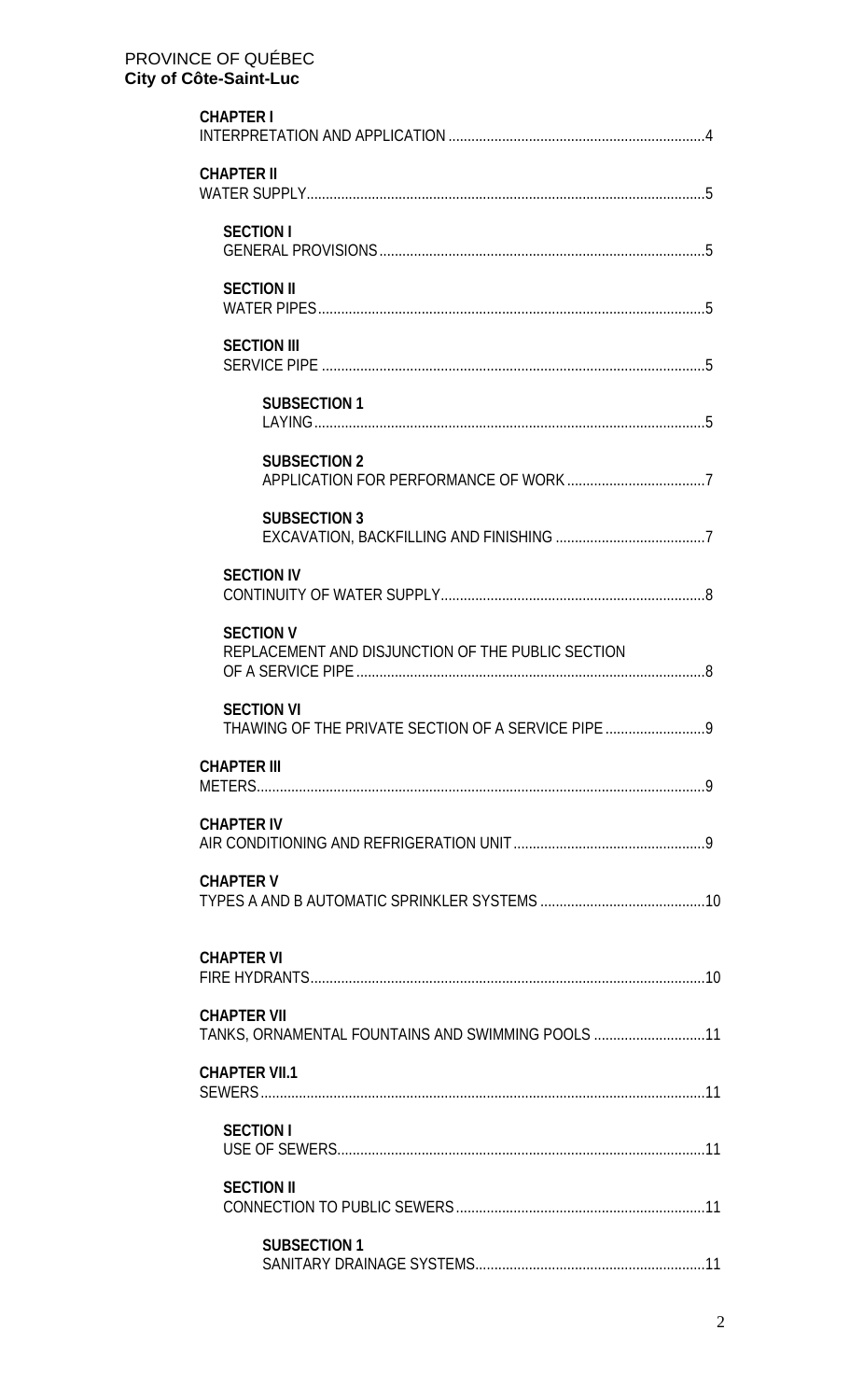| <b>SUBSECTION 2</b>  |
|----------------------|
| <b>SUBSECTION 3</b>  |
| <b>SUBSECTION 4</b>  |
| <b>SUBSECTION 5</b>  |
| <b>SECTION III</b>   |
| <b>SUBSECTION 1</b>  |
| <b>SUBSECTION 2</b>  |
| <b>SUBSECTION 3</b>  |
| <b>SUBSECTION 4</b>  |
| <b>SUBSECTION 5</b>  |
| <b>CHAPTER VII.2</b> |
| <b>CHAPTER VIII</b>  |
| <b>CHAPTER IX</b>    |
| <b>CHAPTER X</b>     |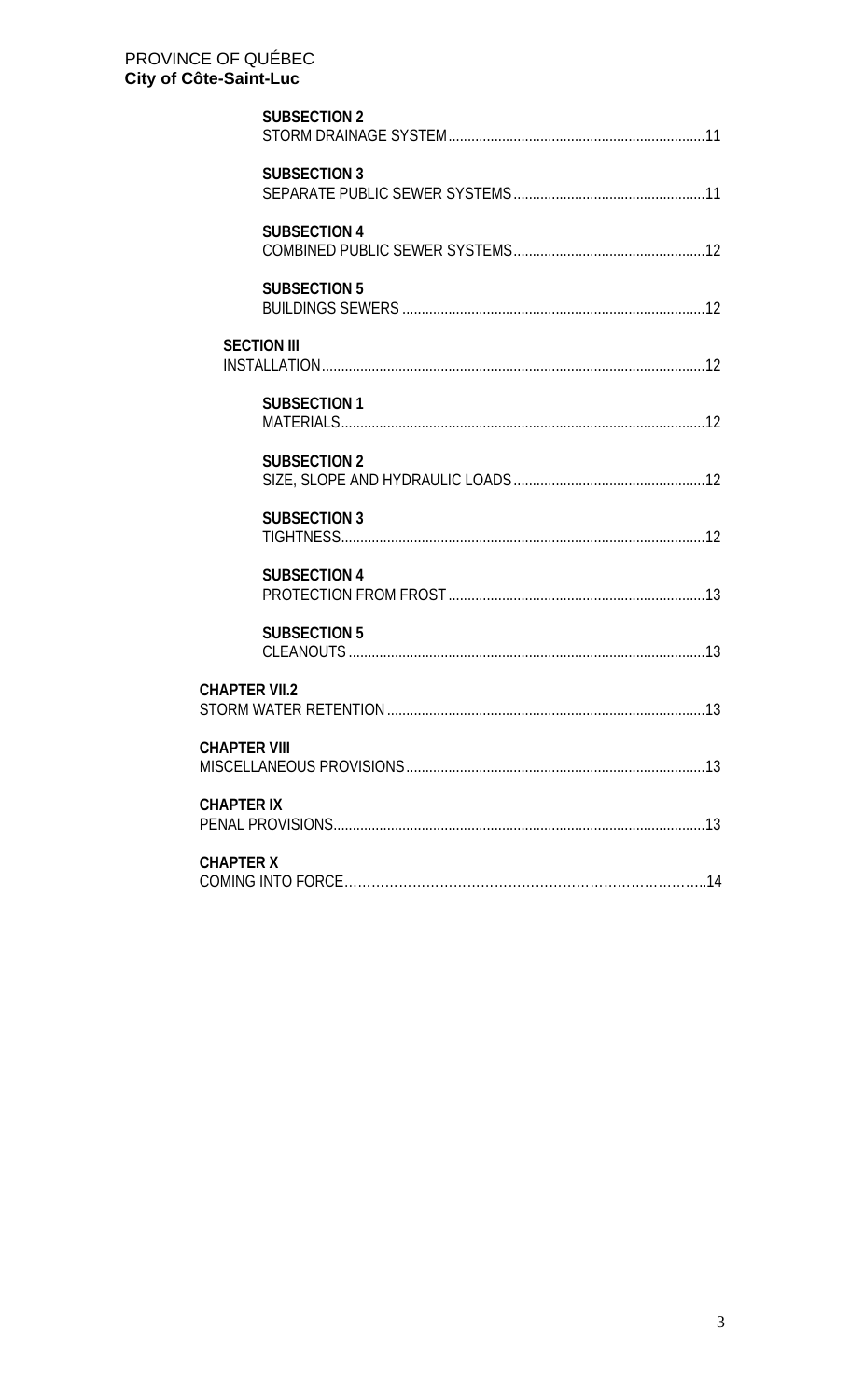## **BY-LAW CONCERNING THE PIPING OF DRINKING WATER, WASTEWATER AND STORM WATER**

## **CHAPTER 1**

INTERPRETATION AND APPLICATION

**1.** In this By-Law, the following words mean:

a) "air conditioning unit": a unit or system that controls the temperature, humidity or cleanliness of the air in a building, and uses water for its operation;

b) "backfilling": an operation that consists in filling an excavation with earth, stone or other filling materials;

c) "centerline": a median line between 2 street lines;

d) "Code": the Plumbing Code (Construction Code, B-1.1, r.2, chapiter III,— Plumbing and the Safety Code, B-1.1, r.3 chapter - Plumbing) in force;

e) "Director": the Director of Urban Development or any other employee under his care or control;

f) "recirculation unit": a device designed to recover the water used in a unit and to reuse it for the same purpose;

g) "exterior shut-off valve": a device installed by the Municipality outside a building on the water service connection and used to interrupt the building's water supply;

h) "finishing": All work required, after backfilling, to restore an area to its original state, prior to the execution of the work, including sidewalk, asphalt and landscaping;

i) "interior shut-off valve": a device installed inside a building, used to shut off the water supply;

j) "water main": a water pipe that directly supplies a service pipe;

k) "meter": a device used to record the water consumption supplied by the waterworks;

l) "private section of a service pipe": the section of a service pipe from property line to the building. Save and except for the lot no. 4 992 588 which the private section of a service pipe is from the dividing line between the private property and the street line;

m) "private sewer": an underground sewer pipe between a private building and the public main sewer;

n) "public section of a service pipe": the section of a service pipe from property line to a water main;

o) "public main sewer": an underground pipe owned by the City, to which the building sewers are connected;

p) "rebuilding": the rebuilding of public property;

q) "refrigeration unit" a unit that lowers the temperature of a liquid or a gas, and uses water for its operation;

r) "street line": a dividing line between the street right of way and private property;

s) "type A automatic sprinkler system": a network of pipes that are filled with water under pressure, and equipped with sprinklers that operate automatically whenever there is an increase in temperature;

t) "type B automatic sprinkler system": a network of pipes that are empty or under air pressure, and equipped with sprinklers that automatically fill up with water whenever a detector triggers a main valve;

u) "water service pipe" or "service pipe": a pipe that conveys water from the water main to the inside of a building;

v) "waterworks": all the structures, water pipes, equipment and devices owned by the City and used to supply drinking water.

The word "backwater valve", "building", "building drain", "cleanout", "combined building drain", "combined building sewer", "combined sewer", "drainage system", "plumbing system", "private sewage disposal system", "sanitary drainage system", "sanitary sewer", "sewage", "storm sewer", "storm water", "trap", "vent pipe", and "venting system" are as defined in the Code.

**1.1.** The Director of Urban Development is responsible for applying this By-Law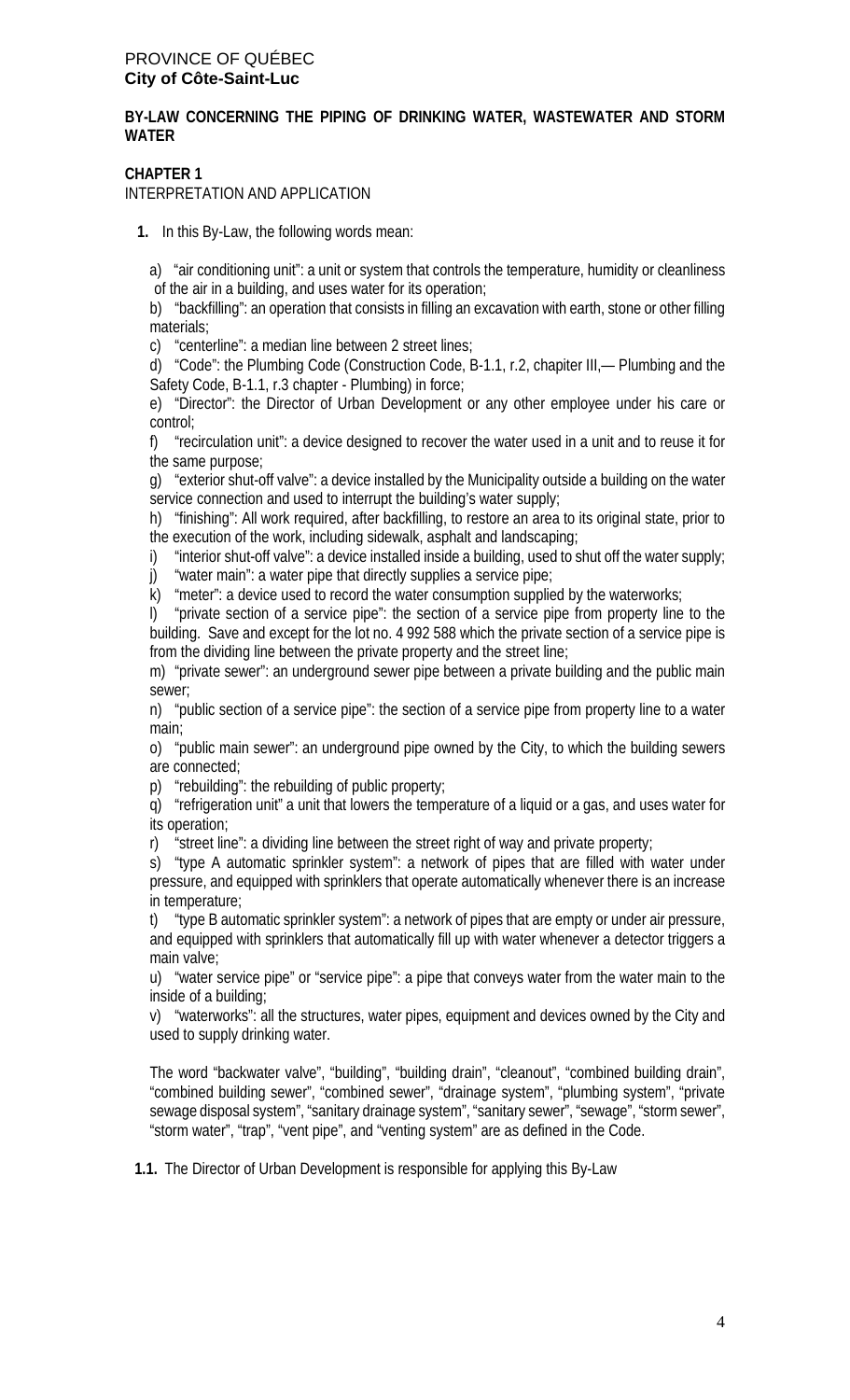## **CHAPTER II** WATER SUPPLY

## **SECTION I** GENERAL PROVISIONS

- **2.** No drinking water from a source other than the waterworks may be supplied by means of a plumbing fixture connected to that source in the territory of the City or in any part of the territory of another municipality where the waterworks are laid.
- **3.** Every person using equipment that supplies water from the waterworks must, if required by the Director, immediately provide him with a plan of the inside piping of said equipment and a description of its mode of operation.

Any person who does not comply with the aforementioned request contravenes this by-law.

- **4.** No private distribution system linked to the waterworks may be connected to a water supply other than the waterworks, or to pipes or equipment that contains or may contain a toxic or harmful substance.
- **5.** Every distribution system that is linked to the waterworks and connected to another system or a plumbing fixture likely to affect the quality of water must be protected against contamination, in accordance with the Code.
- **6.** Any owner of a building located in a municipality other than the City of Côte-Saint-Luc, on a public thoroughfare where a water pipe owned by the City is laid, may have the public section of a service pipe laid if a request is submitted to the City, and approved by the council of the municipality by way of resolution adopted for that purpose.
- **7.** In article 6, the costs incurred for the excavation, laying, backfilling, and rebuilding of public property and street furniture are borne by the owner.
- **8.** Performance of the work referred to in article 7 is subject to the signing of a contract whereby the applicant agrees to comply with the provisions of this by-law.

#### **SECTION II** WATER PIPES

- 
- **9.** No person except the Director or a contractor authorized by the City for that purpose may lay a water pipe.
- **10.** No water pipe may be laid under a traffic lane unless:
	- **(1)** the lane where the water pipe is to be laid is public under the Charter;
	- **(2)** the plans and profiles of that lane are drawn up;
	- **(3)** a public sewer has been laid under that lane

 **SECTION III** SERVICE PIPE

 **SUBSECTION 1** LAYING

- **11.** Every person who erects a building to be supplied with water, on a public thoroughfare where a local water pipe is laid, must submit an application to the Director in order to have the public section of a service pipe laid. The applicant is responsible for the laying of the private section of that service pipe. The connection between a private and public section of a service pipe must be approved and supervised by the City.
- **12.** As soon as a water main is laid under a public thoroughfare and the Director has given notice to owners of buildings on that public thoroughfare, every owner must submit an application to the Director to have the required public section of a service pipe laid in order to supply water to his building, and every owner must lay the private section of that service pipe.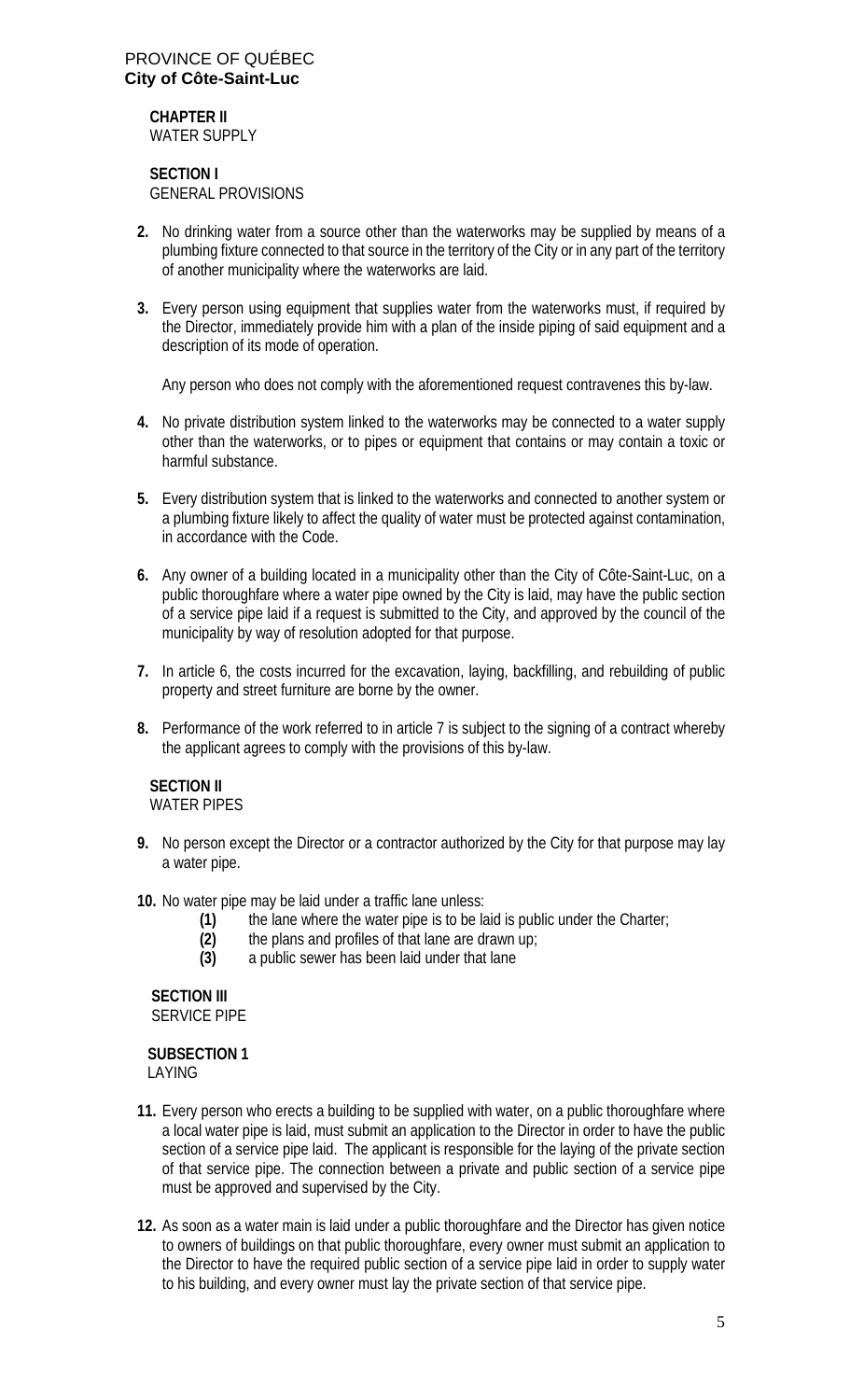- **13.** The following conditions apply to the laying of the public section of a service pipe under articles 11 and 12:
	- (a) the excavation and backfilling are carried out by the owner, at his expense;
	- (b) the finishing, is carried out by the City, at the owner's expense;
	- (c) the laying of the public section of a service pipe is carried out by the City, at the owner's expense;
- **13.1** A service pipe must be made of type K cast iron or copper, in accordance with the Code.

The joints of a copper service pipe must be made with a silver solder.

The size of a service pipe must not be less than 19 mm.

Every service pipe installation must be tested for water tightness, as specified in the Code.

- **14.** Every building fronting on a public thoroughfare must be supplied by a separate service pipe, except a building fronting on a public thoroughfare and that is wholly used for non-residential purposes. That building may be supplied by the service pipe that supplies other buildings on the same site if those buildings belong to the same owner and are used for the same purpose.
- **15.** Any person wishing to have the following work performed may submit an application to the Director for that purpose.
	- **(1)** laying of the public section of a new service pipe, or a pipe of larger diameter than the one required;
	- **(2)** laying of the public section of an additional service pipe;
	- **(3)** laying of the public section of a temporary service pipe;
	- **(4)** laying of the public section of a service pipe used, in whole or in part, for fire protection, to the exclusion of a service pipe used to protect a refuse chute against fire;
	- **(5)** laying of the public section of a service pipe for an establishment where water is paid on a consumption basis only;
	- **(6)** laying of the public section of a service pipe facing a vacant lot, under a public thoroughfare to be paved as provided in a Council resolution and where sewer connections are to be laid.
- **16.** The following conditions apply to the work referred to in article 15:
	- **(1)** The excavation and backfilling are carried out by the person on whose behalf the application is filed, at his expense. The finishing is carried out by the City at the owner's expense;
	- **(2)** The laying of the public section of a service pipe is carried out by the Director, at the expense of the person on whose behalf the application is filed;
- **17.** Any owner of a vacant lot who files an application referred to in paragraph 6 of article 15 must pay in advance the laying and rebuilding costs to the City.
- **18.** In a new building, supplied by an additional service pipe, a separation valve must be installed on the water main.

The costs incurred for the excavation, separation valve installation, backfilling, finishing and rebuilding of public property and street furniture are borne by the owner of the building.

- **19.** Where a building is supplied with water from 2 service pipes at different pressures, those pipes should not be connected together.
- **20.** In a public thoroughfare or part of a public thoroughfare, where there are a number of local water pipes at different pressures, every household service pipe must be connected to the pipe designated by the City.
- **21.** Where a building is demolished and another building is erected on the same site, no owner of a new building may use the service pipe already laid, without the Director's authorization.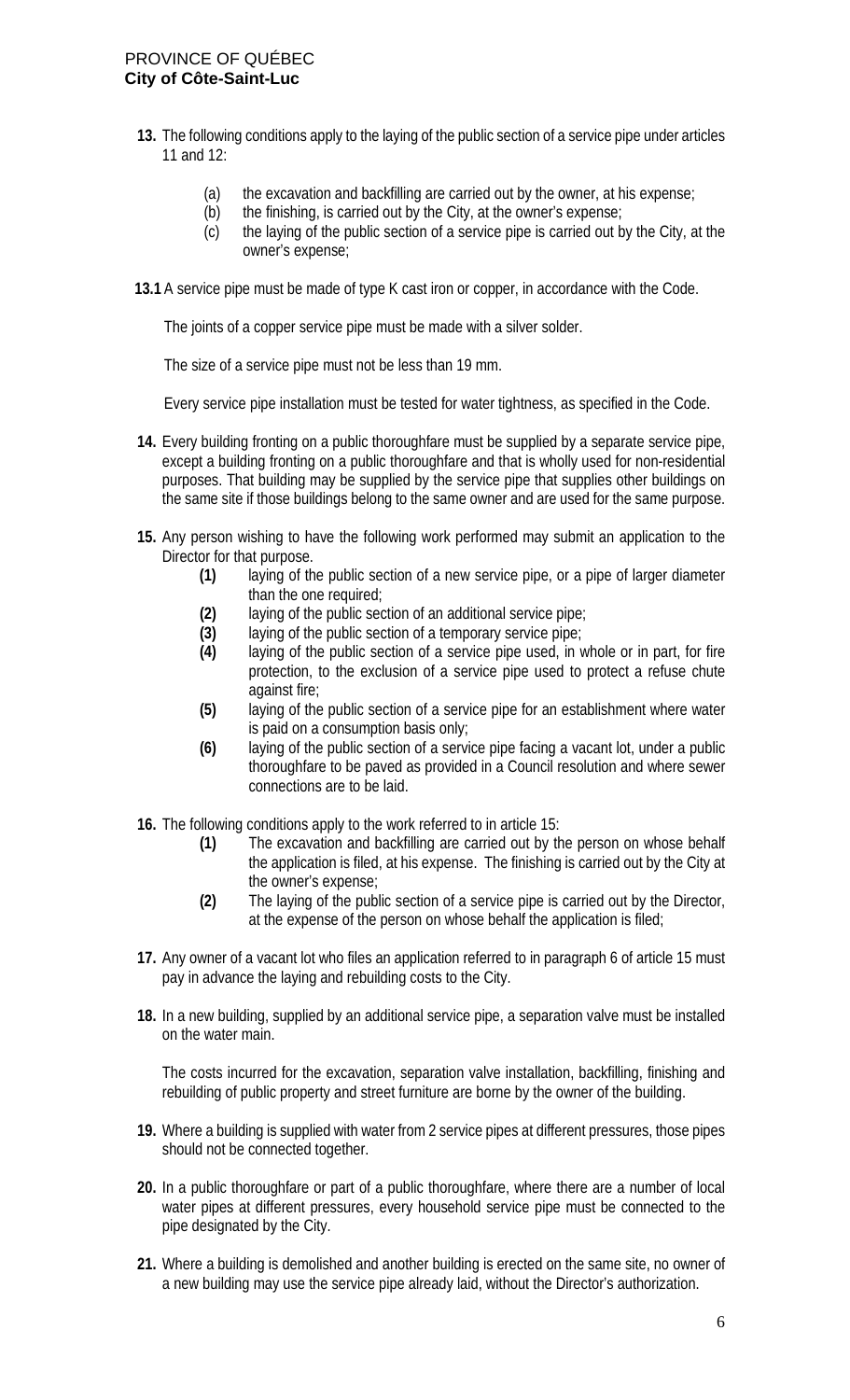**22.** Every owner of a building supplied by a temporary service pipe must, at his expense, provide the service pipe with a valve as soon as the pipe is laid, build a temporary meter room if so required by the Director and protect the service pipe against frost and breakage.

After ceasing to use a service pipe, every owner must notify the Director in writing, and assume full responsibility resulting from the existence of the service pipe, until the Director has received the required notice.

**23.** The Director may, after receiving the notice specified in the second paragraph of article 22 or at the end of a 24-month period after the laying of a temporary service pipe, disconnect the public section of that pipe and recover the meter, if one was installed on the service pipe.

The costs incurred for the excavation, disconnection, backfilling, finishing and rebuilding of public property and street furniture are borne by the owner of the immovable.

- **24.** Any person who erects a building may, during the work, use a service pipe that will supply the building, if the valves on the service pipe are self-closing, and must at all times, at his expense, protect the service pipe against frost and breakage.
- **25.** No person erecting a building may let the water run to prevent the service pipes from freezing unless the temperature forecast is to be -15 degrees Celsius or colder for 7 days in a row.
- **26.** The public section of a service pipe may be laid only by the Director or a contractor whose services are enlisted by the City for that purpose. The section remains the City's property despite being laid at the expense of the owner of the immovable supplied by that service pipe.

## **SUBSECTION 2**

APPLICATION FOR PERFORMANCE OF WORK

**27.** The applications referred to in articles 11, 12 and 15 must be submitted on the form provided by the Director, with a document confirming the mandate of any person acting on behalf of the owner of the immovable concerned.

## **SUBSECTION 3**

EXCAVATION, BACKFILLING AND FINISHING

- **28.** Every owner of a building who, under the regulations and by-laws in force, is required to lay a building sewer and has the public section of a service pipe laid, must, at his expense:
	- **(1)** dig the necessary trench if a service pipe can be laid in the same trench as the building sewer;
	- **(2)** lay a building sewer in accordance with the By-Laws in force;
	- **(3)** fill the trench up to the prescribed service pipe level, as per City specifications and with proper compaction;
	- **(4)** lay the private section of a service pipe in the trench, as per City specifications;
	- **(5)** notify the Director that the work has been completed.
- **29.** The trench required in article 28 must be dug in front of the building, in a straight line, at right angles to the local water pipe, and in such a way that a service pipe may be laid above the crown of the public sewer at least:
	- **(1)** 0.3m from the building sewer in any and all directions;
	- **(2)** 1.80m below the official final profile of the public thoroughfare and the private lot;
	- **(3)** 1m from any other conduit or obstacle
- **30.** Where the trench for a building sewer must be extended to reach the water main, the excavation, backfilling and finishing are carried out by the City at the City's expense.
- **31.** The City may lay the public section of a service pipe in a trench other than the one of the building sewer if the owner concerned so requests.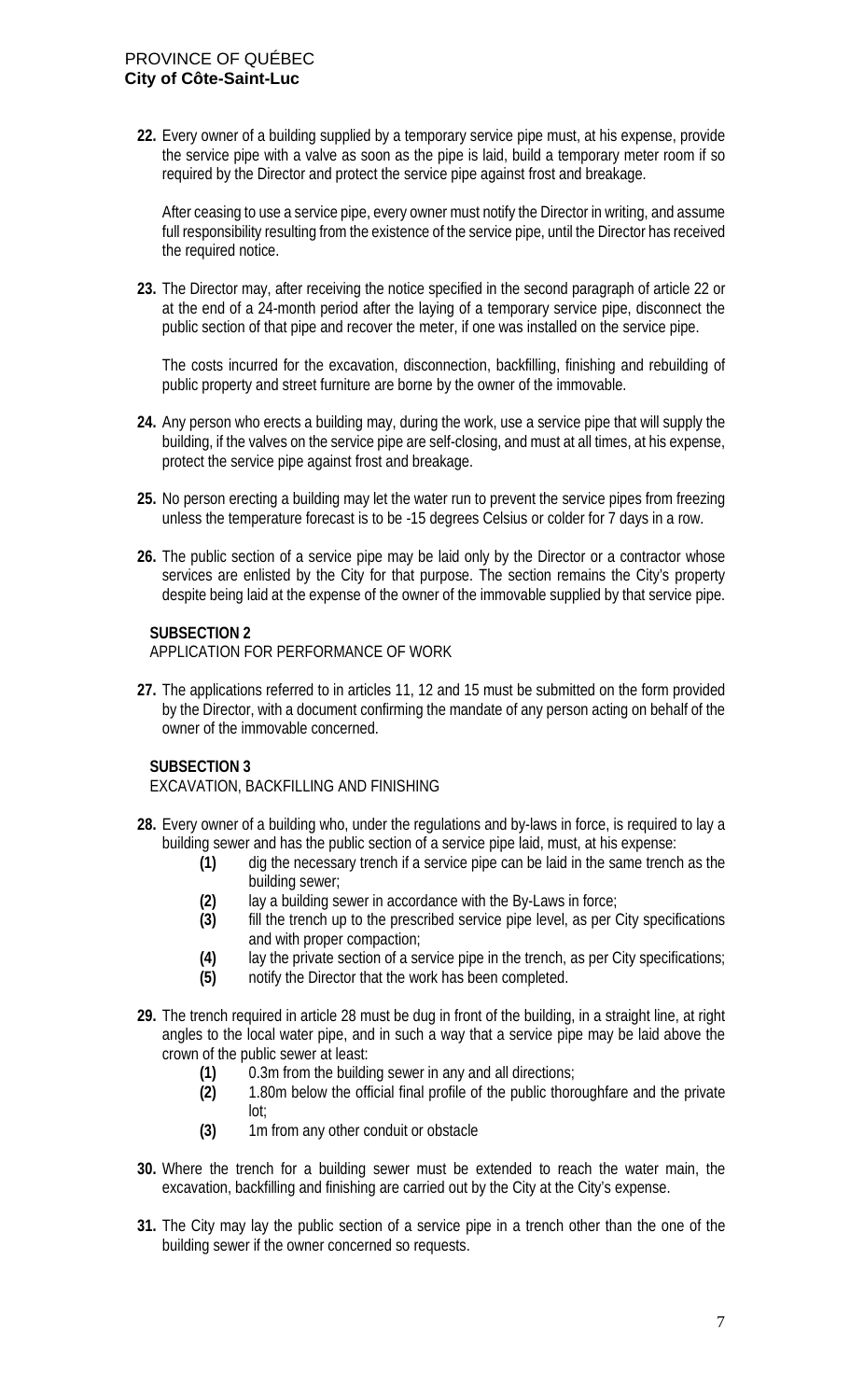Finishing and rebuilding of public property and street furniture are carried out at the City's expense.

- **32.** Where the wall of the building is 90 cm or less from the street line, the Director provides a service pipe of sufficient length so that the connection of the public section to the private section of a service pipe may be carried out within the building.
- **33.** Where the private section of a service pipe is of a larger diameter that the public section, the connection between the two must be made on the private property side.
- **34.** After being informed by the Director that the laying of the public section of a service pipe has been carried out, every owner must complete the backfilling of the trench at his expense, within a maximum delay of two business (working) days. Before finishing, all safety precautions must be taken into consideration.
- **35.** Every owner must apply to the City to have the exterior shut-off valve opened once the work for the laying of a service pipe has been completed. Closing and opening of the valve must be done during normal work hours. Any additional cost will be at the owner's expense if service is required and provided outside normal work hours.
- **36.** The City may affix a mark on a building supplied by a service pipe in order to determine where the exterior shut-off valve is located.
- **37.** The City should not be held liable for any leak on a private section of a service pipe.

## **SECTION IV**

CONTINUITY OF WATER SUPPLY

- **38.** No fixed water pressure is guaranteed by the City.
- **39.** The City may not be held liable for damage caused by the water shut-off.
- **40.** Every owner of a building must, at his expense, at the time of the laying of the interior piping of the building, install an interior shut-off valve on the private section of the service pipe, at an accessible place, as near as possible to the foundation wall, and maintain the valve in good working order.
- **41.** Every owner of a building must ensure that the interior shut-off valve is non-operational before asking the City to close the exterior shut-off valve.
- **42.** Where the pressure of the waterworks exceeds 520 kPa (105 psi), the owner of a building must, at his expense, if so required by the City, install and maintain in good working order a pressure reducer equipped with a pressure gauge, in accordance with ANSI A112.26.2-1975 or ASSE 1003-1975.

#### **SECTION V**

REPLACEMENT AND DISJUNCTION OF THE PUBLIC SECTION OF A SERVICE PIPE

**43.** Each owner of a building must have the City disconnect the public section of a service pipe that he has ceased to use and pay all public property and street furniture rebuilding costs.

Where a disconnection is required for the demolition of a building, no demolition permit is issued unless the owner has conformed to the first paragraph.

- **44.** In addition to the costs of article 43, every owner must also pay the excavation, disconnection, backfilling and finishing costs where they apply to a service pipe supplying an establishment for which water is paid on a consumption basis only, or to a temporary service pipe.
- **45.** When the City replaces the public section of a service pipe made of Lead, the owner must replace the private section of the service pipe within 10 years if it is made of Lead. Any person who does not comply with the aforementioned request contravenes this by-law.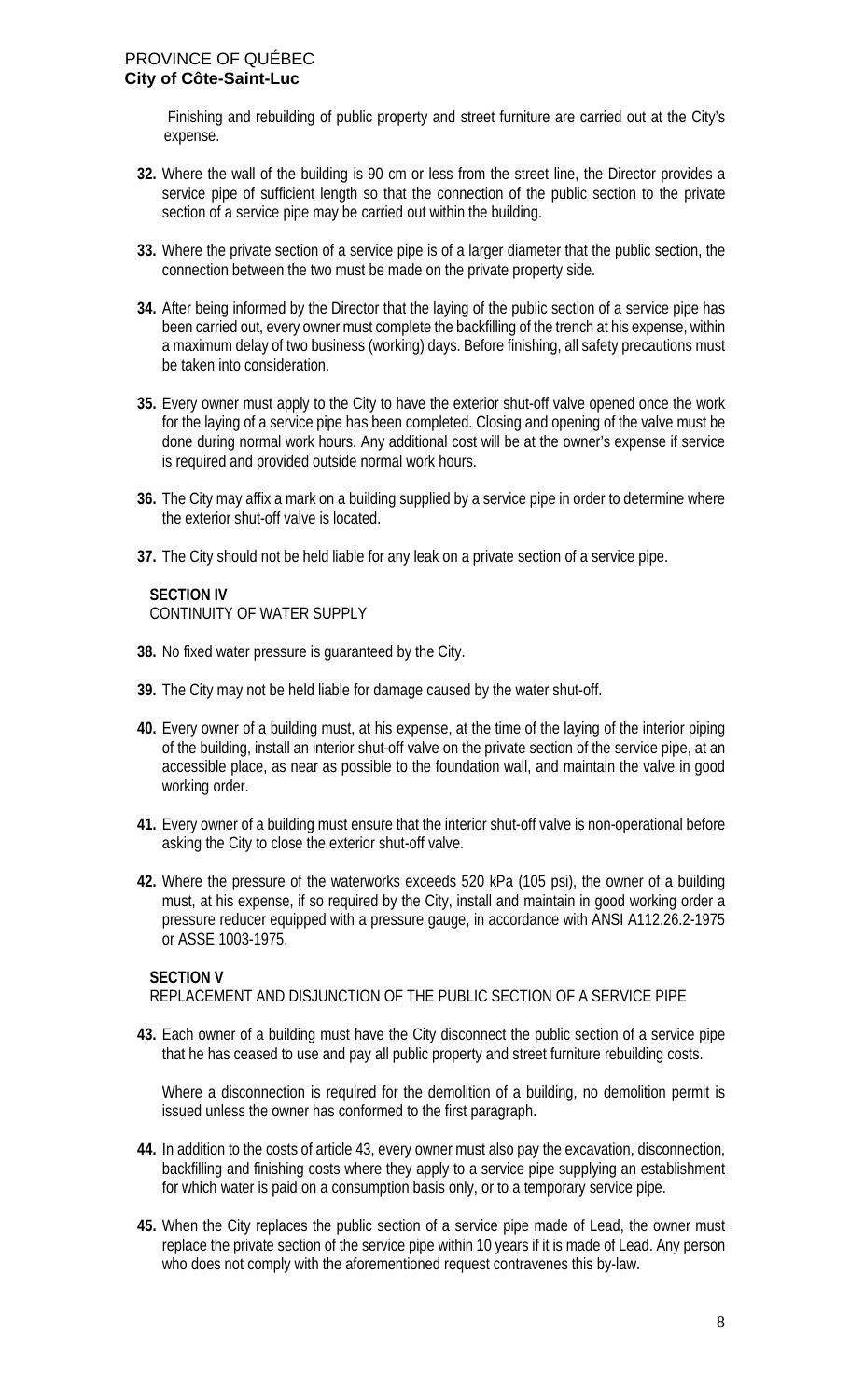**SECTION VI**

THAWING OF THE PRIVATE SECTION OF A SERVICE PIPE

**46.** Any owner of a building may have the City thaw the private section of a service pipe that supplies the building, provided that all work costs are assumed by that owner.

#### **CHAPTER III** METERS

- **47.** The City may install a meter on any lot and in any building where water must be supplied and measured by meter, and determine where a meter is to be installed.
- **48.** Meters installed on a lot or in a building under article 46 are provided by the City and remain its property.
- **49.** When the City informs the owner of the lot or building that the City intends to install a meter, the owner must, within the prescribed time, prepare the place determined by the City for its installation.
- **50.** Where the private section of a service pipe has more than 3 underground joints, the owner of a building supplied by that service pipe must, if so required by the Director, build a meter room at his expense, at the place and within the time determined by the Director.

Any person who does not comply with a request made by a Director under the first paragraph contravenes this by-law.

- **51.** Every owner who builds a meter room in accordance with article 49 must, at his expense, protect the meter and piping against frost, and ensure that the meter room is drained, easily accessible and in good condition at all times.
- **52.** The cost of installing a meter on a temporary service pipe, on a service supplying an establishment for which water is paid on a consumption basis only, or for the purposes of a private distribution network whose piping may, because of its layout, cause water losses, is borne by the owner of the immovable concerned.
- **53.** Every owner of an immovable where a meter is set up must install, at his expense, below the meter, a check valve and a shut-off valve on each side of the group of fixtures, and install an expansion joint between the shut-off valve above the meter and the meter, if that meter is 75 mm or more in diameter.
- **54.** Where the Director finds that a meter is no longer required, he may, by notice, order the owner of an immovable where a meter is installed to return it to him within a specific period. Every owner must, at his expense, make all necessary alterations to the piping.
- **55.** Where an owner does not comply with the notice received under article 53, the City may bill him for the value of that meter or recover the meter at the owner's expense.
- **56.** Every owner of an immovable where a meter is installed is liable for any damage caused to that meter until it is returned to the Director or recovered by him.

#### **CHAPTER IV**

AIR CONDITIONING AND REFRIGERATION UNIT

**57.** No air conditioning or refrigeration unit using water from the waterworks may be installed.

Notwithstanding the first paragraph of this section, a water tower may be used.

**58.** As soon as the unit is installed, every holder of an authorization must, at his expense, provide it with a shut-off valve and a regulator in order that the water flow is automatically monitored, as well as a recirculation unit in case the capacity of the unit exceeds 12.3 kW or 16 L of water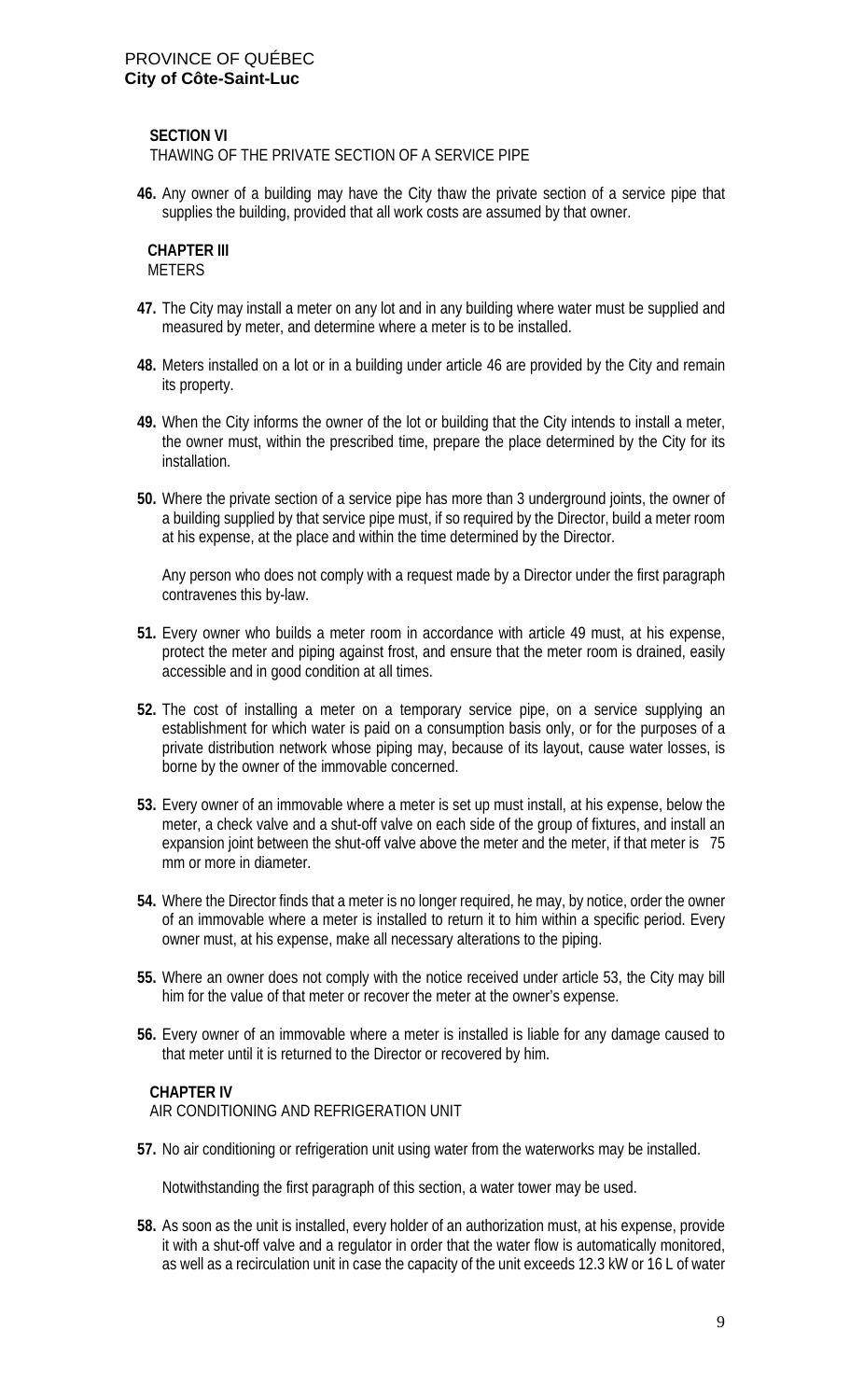per minute, so as to reduce water consumption to less than 10% of what it would be without a recirculation unit, subject to article 58.

- **59.** Where the unit is designed for the preservation of food, every holder of an authorization must provide it with a recirculation unit only if the total capacity exceeds 24.6 kW or 32 L of water a minute.
- **60.** No person may:
	- **(1)** Install a unit in such a way that a gas or a liquid likely to alter the quality of water may penetrate into the City's water distribution system, or keep the unit thus installed;
	- **(2)** Install a unit so that the water already used comes into contact with water from the waterworks, or keep the unit thus installed;
	- **(3)** Use, for the operation of the unit, a gas or liquid that is toxic, flammable, irritant or corrosive, if that gas or liquid may come in contact with water from the waterworks.

## **CHAPTER V**

## TYPES A AND B AUTOMATIC SPRINKLER SYSTEMS

- **61.** No type A or B automatic sprinkler system to be connected to the waterworks may be installed without the Director's authorization.
- **62.** Every owner of a building supplied by an automatic sprinkler must keep the waste cock in closed position, and in a type B automatic sprinkler system, protect against frost, at his expense, the service pipe that supplies the system and equipment connected to it.
- **63.** Any service pipe, even if used for domestic supply or standpipe system purposes, may be connected to the service pipe supplying a sprinkler system. The junction must be made on the private property side, in accordance with the Code. No hookup or connection can be made on the domestic line until after the private shutoff valve.
- **64.** Every person who ceases to use a sprinkler system must:
	- **(1)** Where the public service of a service pipe supplies only that system, immediately inform the City in writing, and have the City disconnect the public section of the service pipe.
- **65.** In article 63, the public property and street furniture rebuilding/reinstallation costs are borne by the owner.

#### **CHAPTER VI** FIRE HYDRANTS

**66.** No person except a City employee or a person holding an authorization may use a fire hydrant owned by the City.

The City issues the authorization required under the first paragraph to any person, company or firm who submits a written application specifying the intended use of a fire hydrant and the period during which it will be used. The application must also include a declaration whereby the applicant holds the City harmless from any damage or claims that may result from the use of a fire hydrant, and whereby he holds himself liable for damage caused to it during its use.

- **67.** Every holder of an authorization must:
	- **(1)** Exclusively use a fire hydrant designated by the Director;
	- **(2)** Inform the Director every day, before and after using a fire hydrant;
	- **(3)** Open a fire hydrant completely with a key designed for that purpose, and regulate the flow with a control valve that must be installed on the outlet;
	- **(4)** Close a fire hydrant with a key designed for that purpose**;**
	- **(5)** Once a fire hydrant is closed, ensure it has been fully emptied before replacing the stopper on the outlet;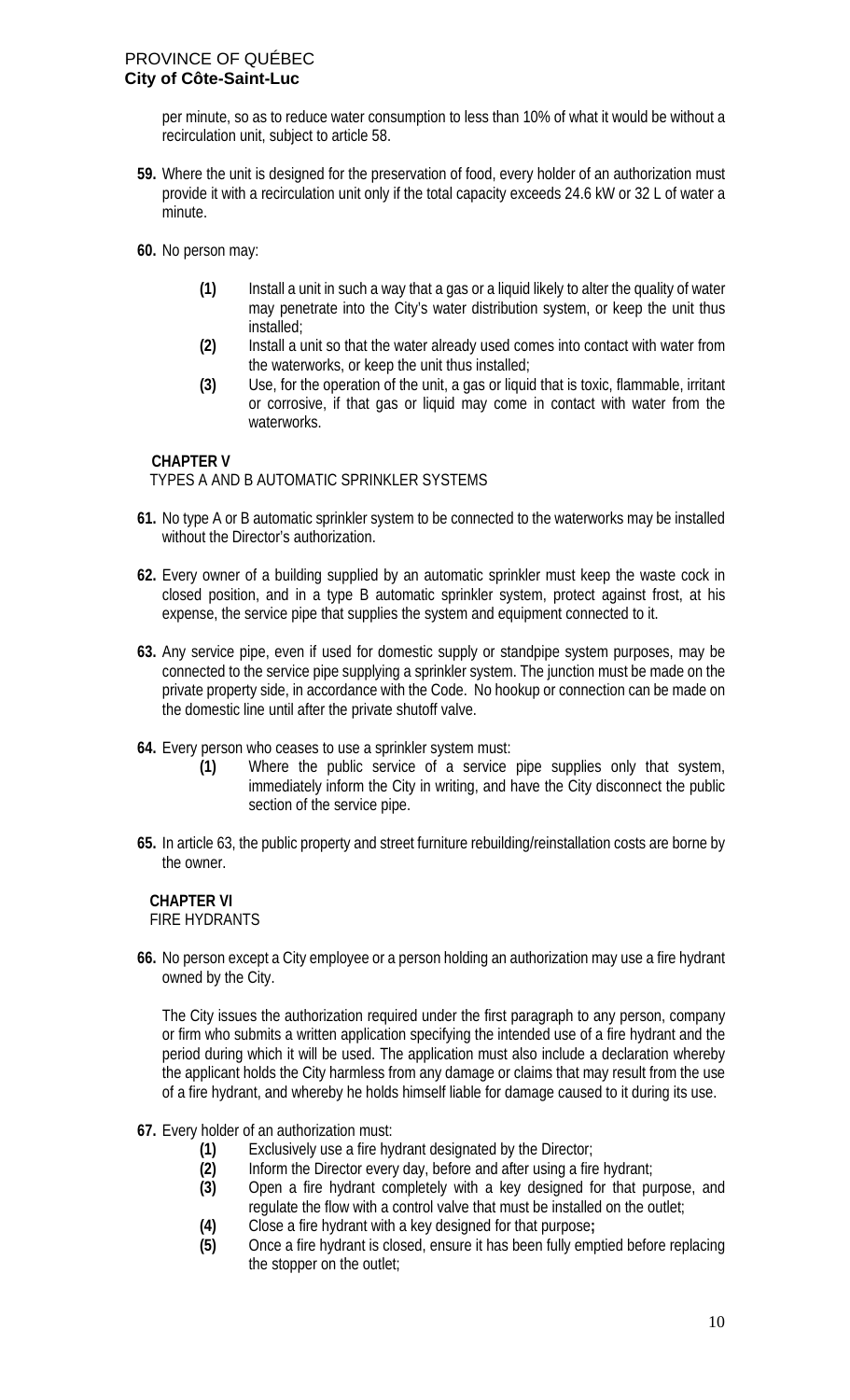- **(6)** Ensure that the fittings are watertight in order to prevent any waste or overflow of water on public or private property.
- **68.** No person using a fire hydrant may let the water run for any purpose other than the one for which the authorization to use the fire hydrant was issued.
- **69.** No fire hydrant may be used in frost conditions, without proper protection.

#### **CHAPTER VII**

TANKS, ORNAMENTAL FOUNTAINS AND SWIMMING POOLS

- **70.** Every owner of an immovable must, if so required by the City, install at his expense, a tank of sufficient capacity to meet the water consumption needs in that immovable.
- **71.** The way that water is supplied to a tank installed under article 69 must be in accordance with the Code.

 **CHAPTER VII.1** SEWERS

**SECTION I** USE OF SEWERS

- **71.** No person may enter a public sewer and any structure or immovable connected to it, interfere with their operation, or expose their structures or accessories.
- **71.1** Where a building sewer or a surface storm sewer is abandoned, it must be removed or blocked by concrete injection as near as possible to its connection to the public sewer. If the blockage cannot be made through the public sewer, it must be through a window cut on public property.

No person may disconnect or block a building sewer before having completed the form provided by the Director, to have it blocked up to the public sewer.

Where the blockage is required to demolish a building, no demolition permit is issued unless the owner has conformed to the first paragraph.

#### **SECTION II**

CONNECTION TO PUBLIC SEWERS

#### **SUBSECTION 1**

SANITARY DRAINAGE SYSTEMS

- **72.** Every sanitary drainage system must be connected to a public sanitary sewer or a public combined sewer.
- **73.** No combined building drain may be installed unless the public sewer opposite the building is combined.

#### **SUBSECTION 2**

STORM DRAINAGE SYSTEM

**74.** Every storm drainage system must be connected to a public storm sewer, a public combined sewer, or a storm water disposal location designated by the Director.

#### **SUBSECTION 3** SEPARATE PUBLIC SEWER SYSTEMS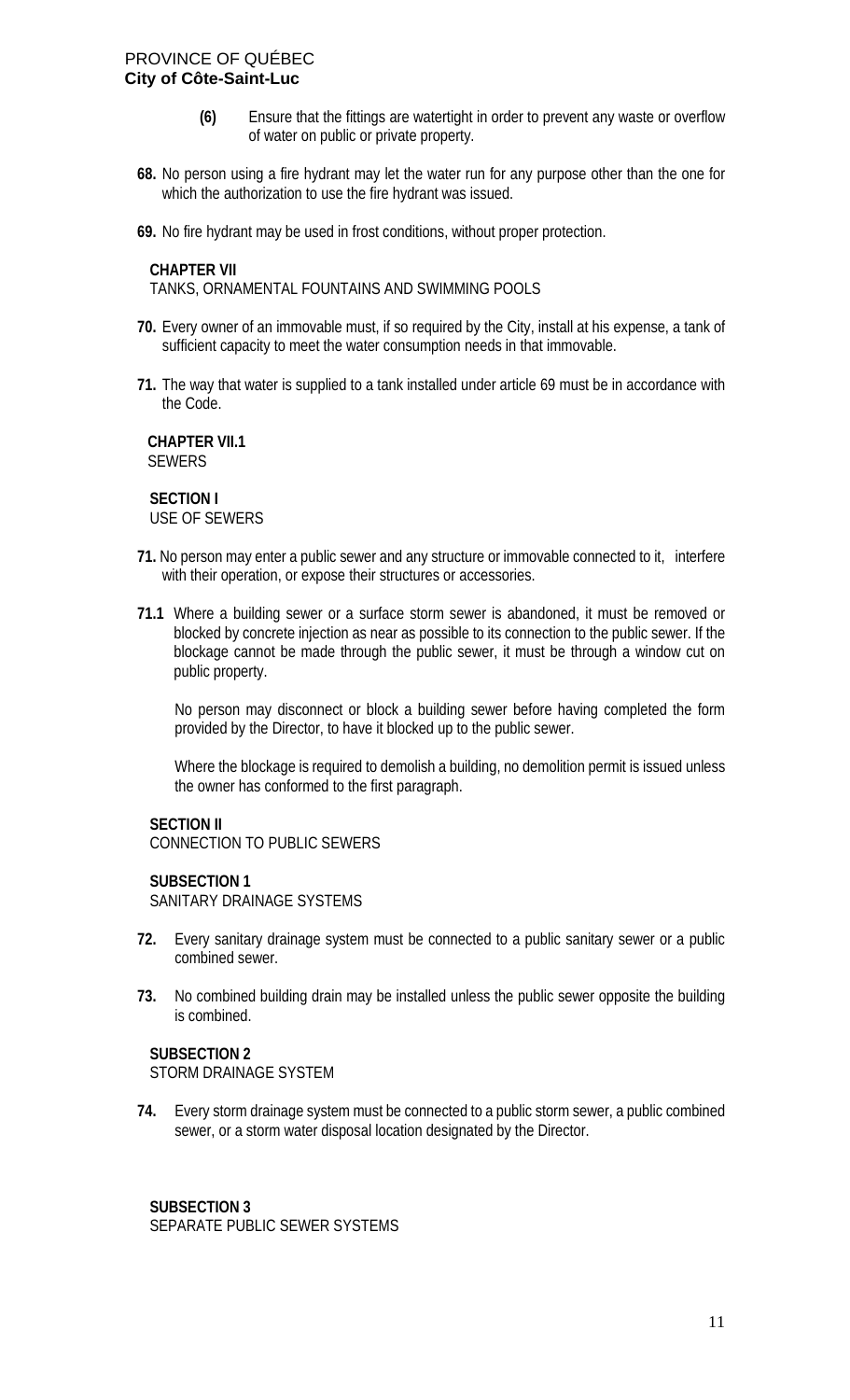**75.** Where the public sewer system is a separate system, sewage and storm water of the building must be conveyed to different systems, connected respectively to the public sanitary sewer and the public storm water pipe.

Despite the first paragraph, in a zone where the storm sewer is separate from the sanitary sewer, the building storm water pipe must be temporarily connected to the sanitary building sewer, at the street-line level, on public property, until the public storm water pipe is installed. No cleanout is required for the temporary connection.

- **76.** The building storm water pipe must be to the left of the sanitary building sewer looking onto the street, from the site of the building.
- **77.** Where a building is on a lot next to a watercourse and where the public sewer is a separate system, the storm building sewer of the building must drain into the watercourse.

## **SUBSECTION 4**

COMBINED PUBLIC SEWER SYSTEMS

**78.** Where the public sewer is a combined system, sewage and storm water of the building may be drained by a combined building drain and a combined building sewer from the property line up to a combined sewer line in the street.

## **SUBSECTION 5**

BUILDING SEWERS

**79.** The private sewer pipe of a building must be connected, independently of any other sewer pipe, to the section of the public sewer opposite that building. But the drain of accessory buildings to the building may be connected to the building drain of that building.

Obsolete building sewers need not be replaced by building sewers in accordance with the first paragraph when they may be repaired to be in accordance with article 86.

**80.** Two building sewers may be installed, side by side, in the same trench, one on each side of the dividing line between the two lots on which the buildings stand, provided their connections to the public sewer are at least 1m apart.

Despite the first paragraph, a group of buildings belonging to the same institution or establishment may have a private sewer.

- **81.** Every owner must maintain the sewer pipe of a building in operating condition along its entire length up to the point of connection to the public sewer.
- **82.** Every new building must be served by a new building sewer.
- **83.** Despite article 82, a new building may be connected to an existing building sewer provided that the building sewer was installed after 1972, and that an expert's certificate, filed by the owner, attests that it is in good condition and the right size.

# **SECTION III**

INSTALLATION

**SUBSECTION 1 MATERIALS** 

**84.** A building sewer may be made of reinforced concrete, case iron or PVC, in accordance with table 1.9.3 of the Code. The stiffness for a 150mm diameter or less PVC building sewer may not be less than 625 kPa, in a diameter/thickness ratio of 28.

## **SUBSECTION 2**

SIZE, SLOPE AND HYDRAULIC LOADS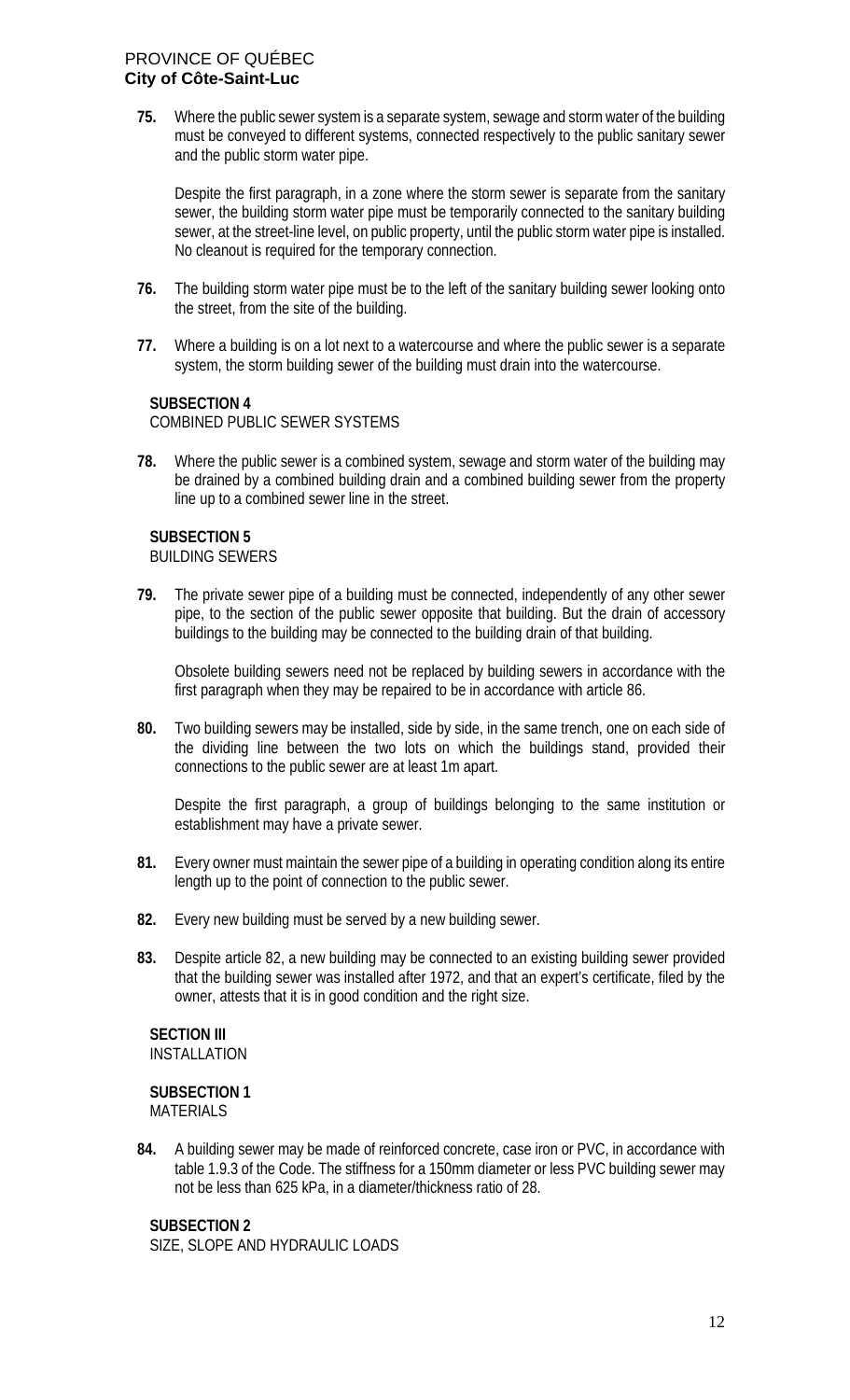**85.** The size, slope and maximum permitted hydraulic load of a building sewer must be in accordance with article 4.9.4 and section 4.10 of the Code.

# **SUBSECTION 3**

**TIGHTNESS** 

**86.** Every building sewer must be gas, water, air and smoke-tight, and be capable of withstanding the tests referred to in section 3.6 of the Code. A test report must be submitted to the Director on request.

## **SUBSECTION 4**

## PROTECTION FROM FROST

- **87.** All piping must be protected from frost as follows:
	- **(1)** the piping system must be installed underground to a depth of no less than:
		- a. 1.8m for a water service pipe, subject to paragraph 3;
		- b. 1.4m for a building sewer;
		- c. 1.8m for a building sewer and a water service pipe laid in the same trench.
	- **(2)** the distance between the exterior wall of a water service pipe or a building sewer and the exterior wall of an exterior sump or a cleanout may not be less than:
		- a. 1.8m for a water service pipe;
		- b. 1.4m for a building sewer.
	- **(3)** where an obstacle makes it impractical to install pipes underground to the depth required under subparagraph (a) of paragraph 1, or when a sewer is replaced to a lower depth than the one required in that subparagraph, the pipes must be protected by the insulation designed for piping, and covered with a protective sheath, and having the following properties:
		- a. a thermal resistance of no less than 1.4 m2 C/W;
		- b. a crushing strength of no less than 200 kPa;
		- c. zero moisture absorption.

## **SUBSECTION 5**

CLEANOUTS

**88.** Every building sewer, except for surface sewer pipes, must be provided with a cleanout, built and installed in accordance with section 4.7 of the Code.

# **CHAPTER VII.2**

STORM WATER RETENTION

**89.** All storm water retention installation must conform to the *Environment Quality Act*, c. Q-2 .

## **CHAPTER VIII**

MISCELLANEOUS PROVISIONS

- **90.** No person may:
	- **(1)** supply water to a building owned by a person, by means of a fitting on the service pipe that supplies a building owned by another person;
	- **(2)** block access to any part of the waterworks;
	- **(3)** throw an object or a substance into a City reservoir;
	- **(4)** use the pressure or flow of water from the waterworks as a source of energy;
	- **(5)** make a connection whereby water may be consumed without being measured by meter, at a place where the total water consumption is recorded by one or more meters;
	- **(6)** install on a private pipe a piece of equipment or a device that may cause excessive pressure in the waterworks or contaminate the waterworks;
	- **(7)** alter a component of the waterworks system or hinder its operation, unless so authorized by the City.
- **91.** The fees due to the City under this By-Law must be paid to the City, by check or in cash, before the work is carried out.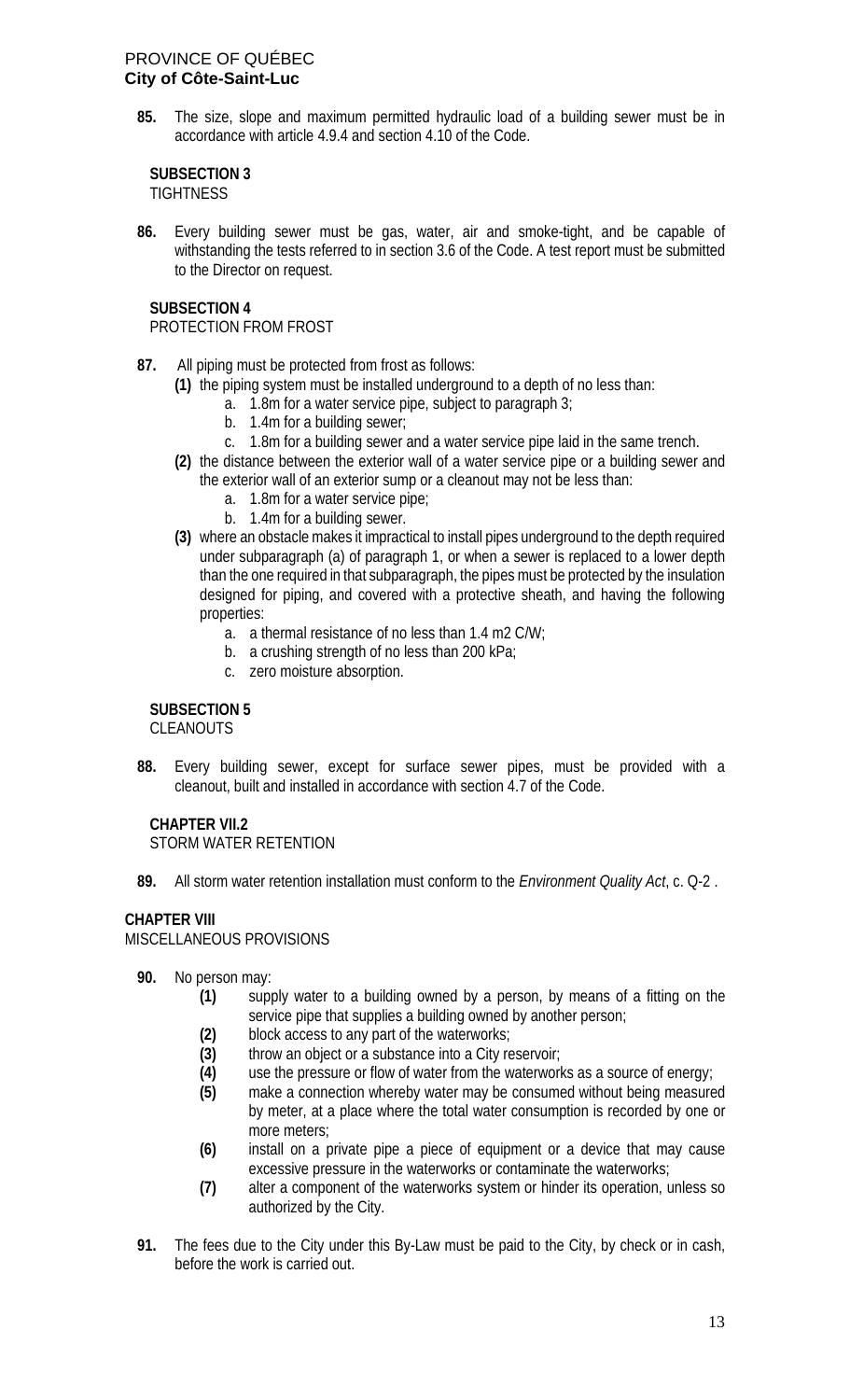# **CHAPTER IX**

PENAL PROVISIONS

- **92.** Any person who contravenes any article within this By-Law is guilty of an offense and is liable:
	- (1) for the first offence, to a fine of \$200 to \$400;<br>(2) for a second offense, to a fine of \$400 to \$600
	- (2) for a second offense, to a fine of \$400 to \$600;<br>(3) for a subsequent offence, to a fine of \$600 to \$1
	- **(3)** for a subsequent offence, to a fine of \$600 to \$1200.

**CHAPTER X** COMING INTO FORCE

**93.** The present by-law comes into force according to Law.

(s) Mitchell Brownstein

\_\_\_\_\_\_\_\_\_\_\_\_\_\_\_\_\_\_\_\_\_\_\_\_\_\_\_ MITCHELL BROWNSTEIN MAYOR

(s) Jason Prévost

\_\_\_\_\_\_\_\_\_\_\_\_\_\_\_\_\_\_\_\_\_\_\_\_\_\_\_ JASON PREVOST ASSISTANT CITY CLERK

**CERTIFIED TRUE COPY**

**\_\_\_\_\_\_\_\_\_\_\_\_\_\_\_\_\_\_\_\_\_\_ JASON PRÉVOST ASSISTANT CITY CLERK**